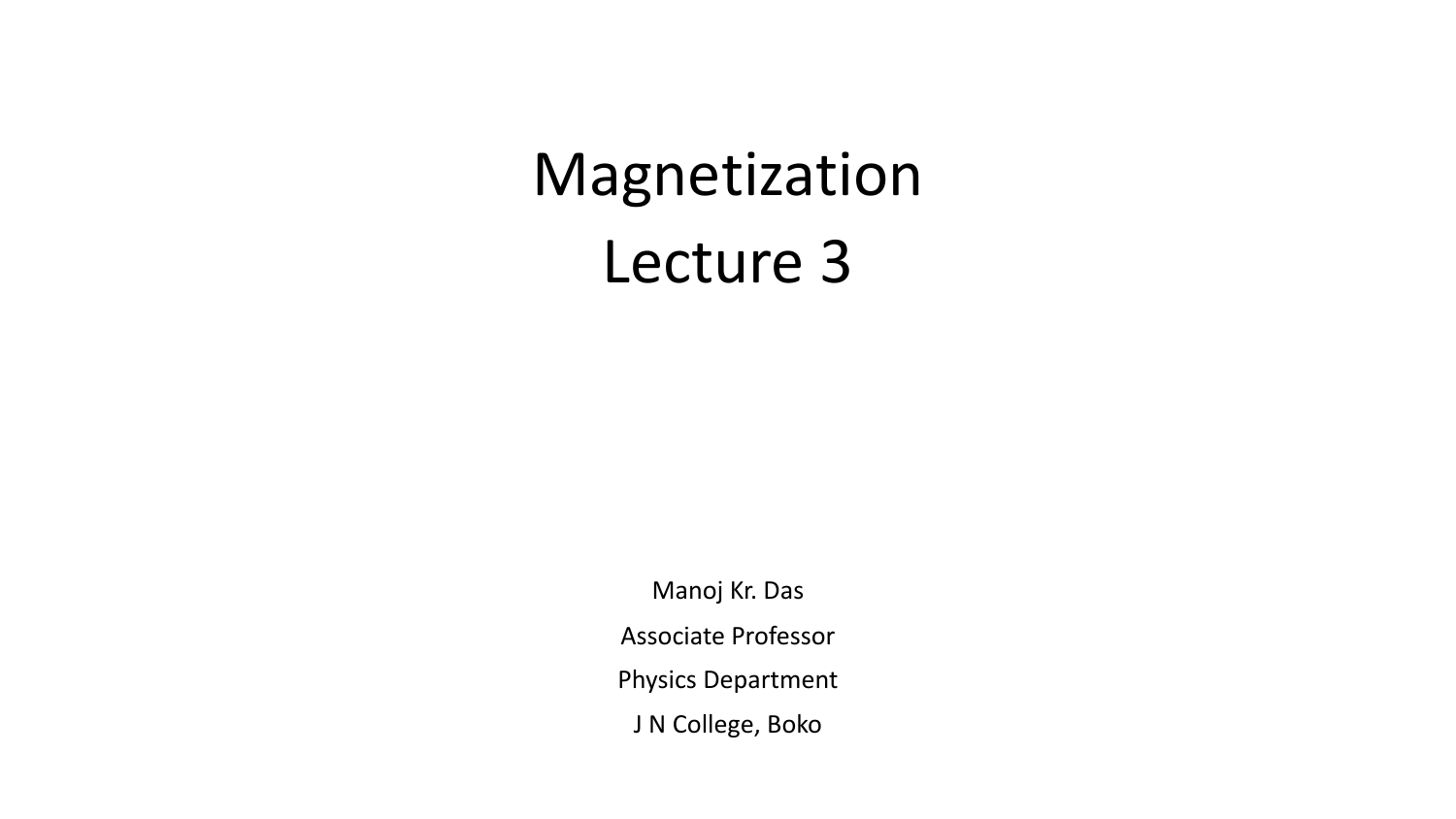#### **Larmor Precession:**

The precession of an orbit of an electron under the influence of applied magnetic field is called Larmor Precession. As shown in  $Fig 1$  let us take any arbitrary direction or the angular momenta M relative to the magnetic field  $H$ .

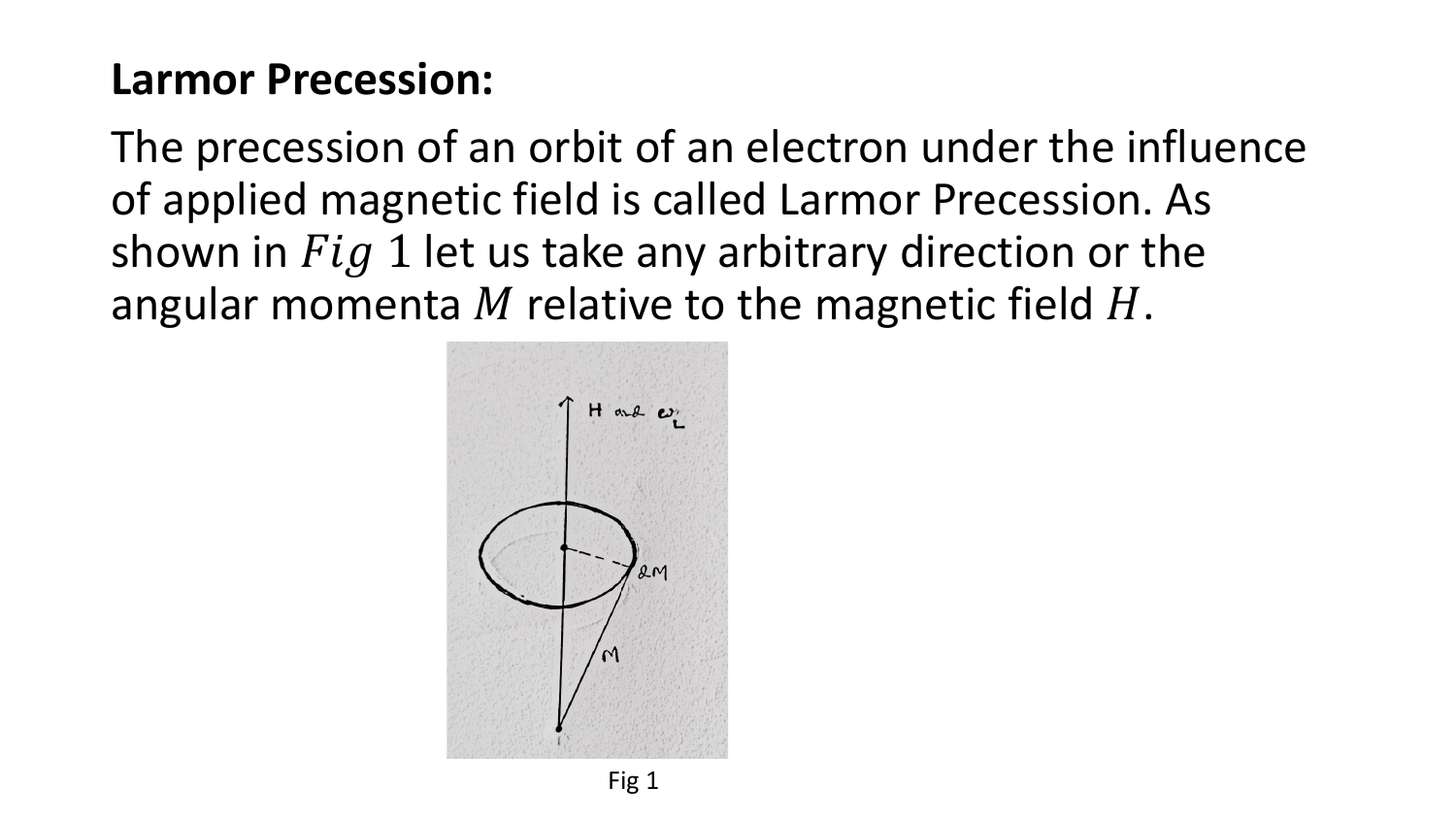Then the magnetic dipole moment will be

$$
m_d = -\left(\frac{e}{2mc}\right)M \to (i)
$$

Hence the torque on the dipole

$$
\tau = m_d \times H = -\left(\frac{e}{2mc}\right)M \times H \to (ii)
$$

The equation  $(ii)$  represents the equation of motion of M having angular velocity  $\omega_L$  precessing about H, where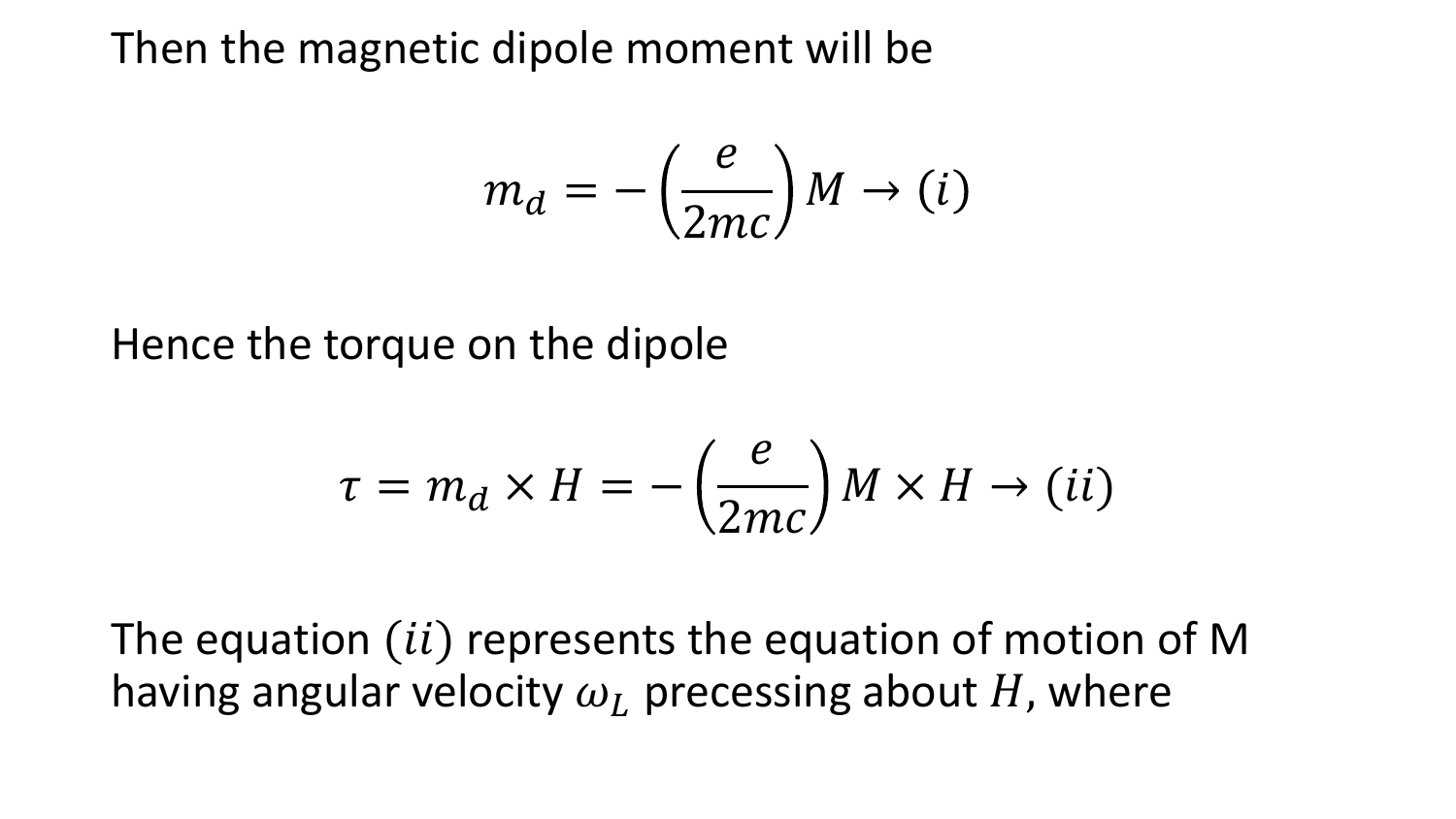$$
\omega_L = \left(\frac{e}{2mc}\right)H \to (iii)
$$

Here  $\omega_L$  is known as Larmor Precession. Now we know that  $\vec{e}$ 2mc  $= 1.40 \times 10^6$  / sec /gauss

But even for a field having intensity  $10^6$  gauss, Larmor frequency  $\omega_L$  is much smaller than the angular frequency of the electron. The deviation is due to the assumption that  $M$  is independent of  $H$ . In other words in the above expression we have assumed that the orbit remains unchanged under the influence of the magnetic field.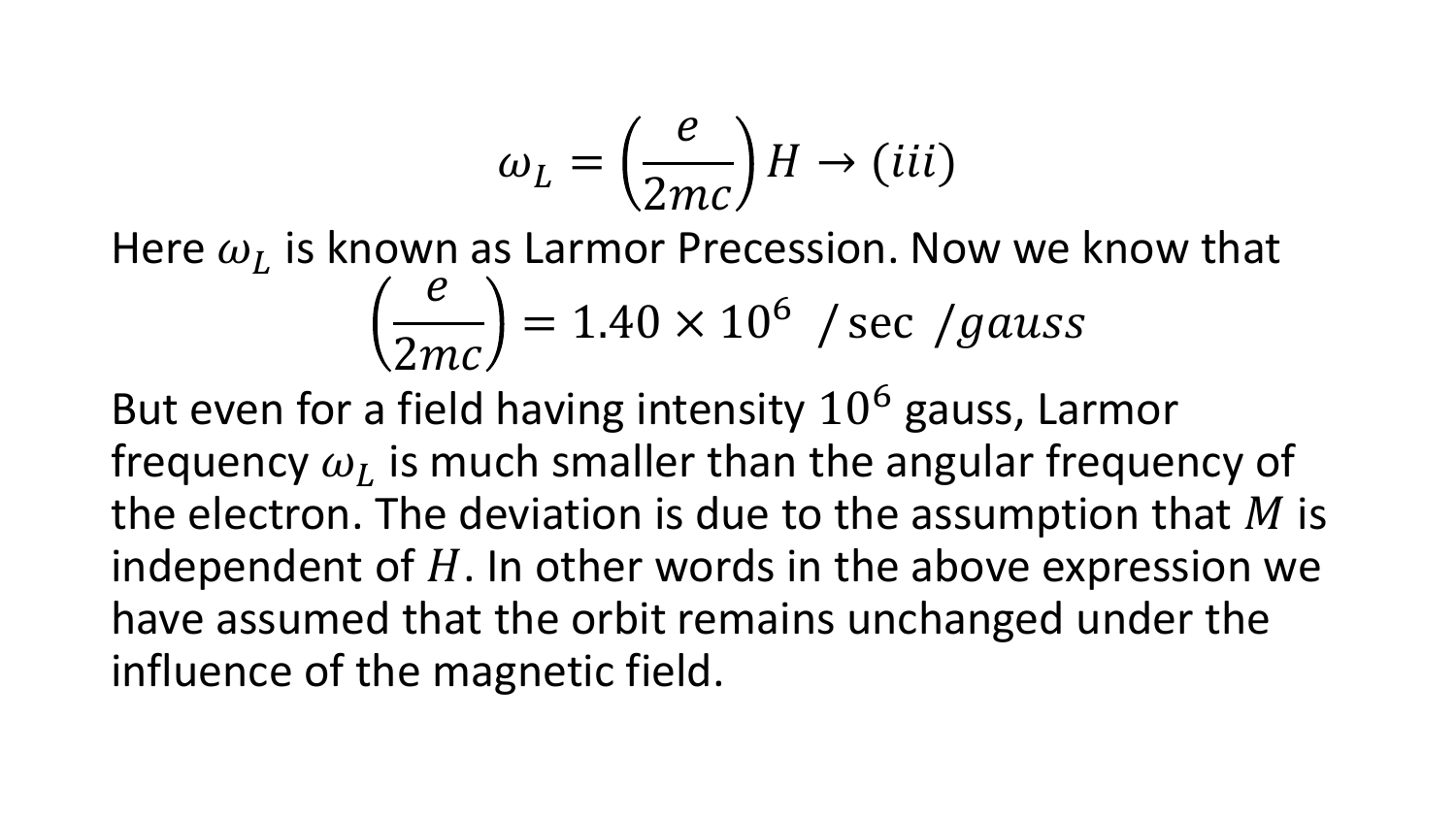## **Paramagnetic Susceptibility (Classical Theory) :**

Consider a medium having N magnetic dipole per unit volume. Let us assume that the interaction between the dipole is weak so that each dipole is subjected to a magnetic field H and the dipoles are assumed to be rotating freely.

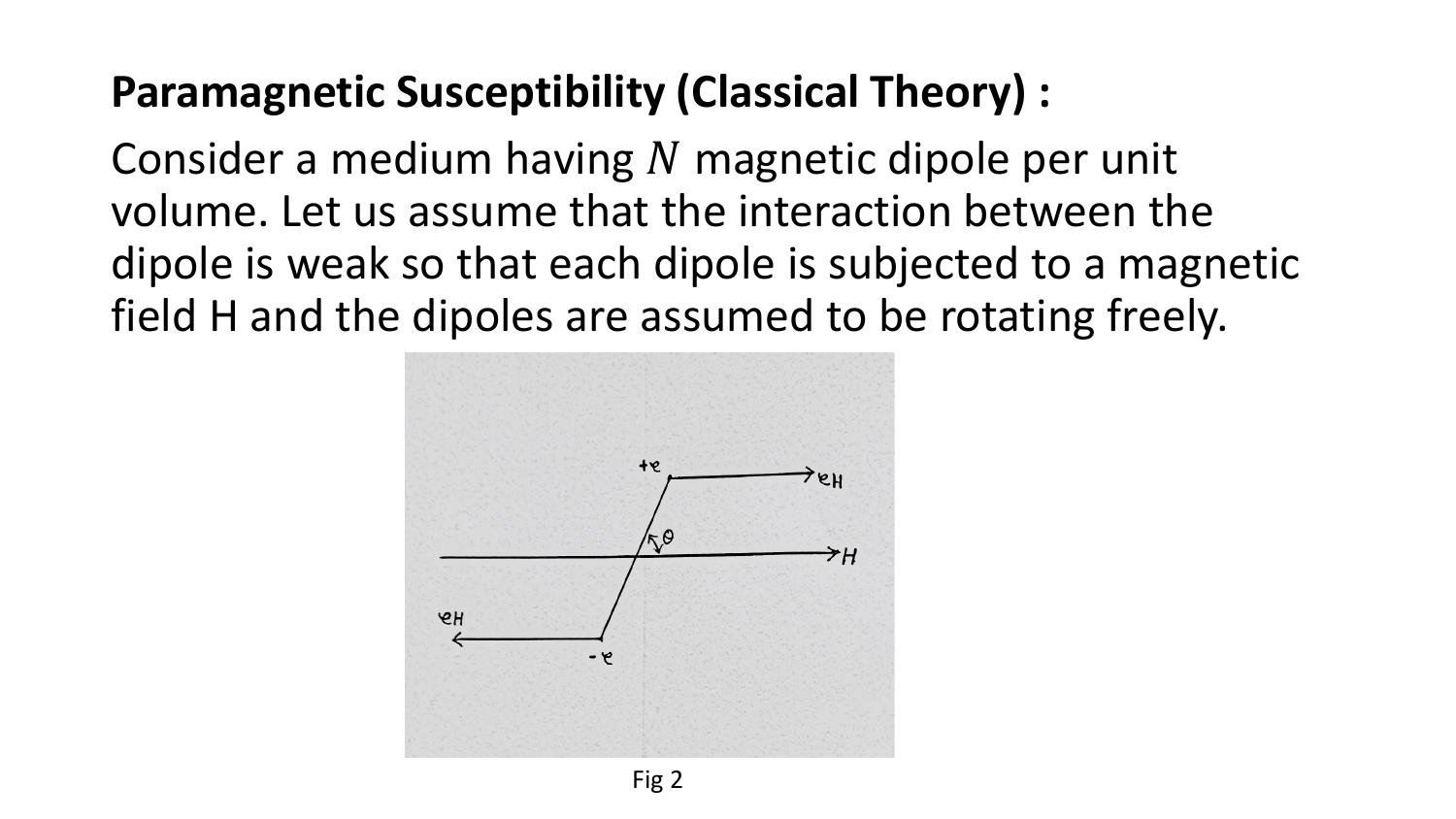In the absence of magnetic field  $H$  the orientation of the dipoles are random. As a result the medium has no resultant dipole moment. Now the application of field  $H$  will produce a torque on each dipole and dipole wants to rotate in the direction of field as shown in  $Fig 2$ . Here we have taken the potential energy to be zero for a dipole making an angle  $\frac{\pi}{2}$ 2 with the field  $H$ . Hence potential energy for the dipole making an angle  $\theta$  with H will be  $(-m_d H cos \theta)$ . Therefore according to the statistical mechanics the probability for a dipole making an angle between  $\theta$  and  $\theta + d\theta$  with H is proportional to

 $2\pi sin\theta d\theta e^{(\mu H cos\theta/KT)}$ .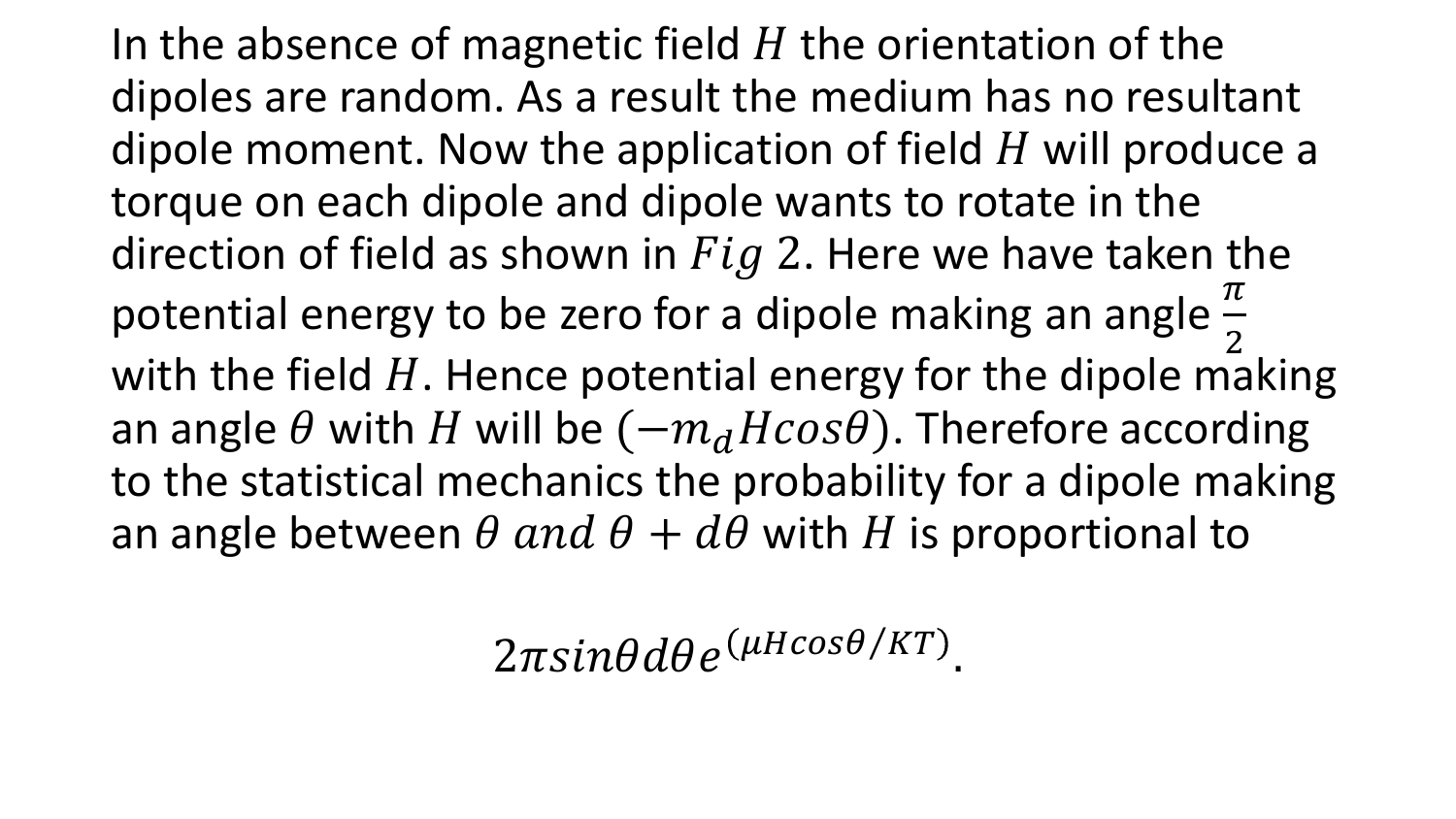#### The average component of dipole moment along the field will be

$$
m_d \langle cos\theta \rangle = \frac{\int_0^{\pi} m_d cos\theta 2\pi sin\theta d\theta e^{(\mu H cos\theta/KT)}}{\int_0^{\pi} 2\pi sin\theta d\theta e^{(\mu H cos\theta/KT)}}
$$

Let us put 
$$
\frac{\mu H cos \theta}{KT} = x
$$
 and  $\frac{\mu H}{KT} = a$   
\nTherefore  
\n
$$
\langle cos \theta \rangle = \frac{1}{a} \cdot \frac{\int_{-a}^{a} x e^{x} dx}{\int_{-a}^{a} e^{x} dx} = \frac{e^{a} + e^{-a}}{e^{a} - e^{-a}} - \frac{1}{a} = L(a)
$$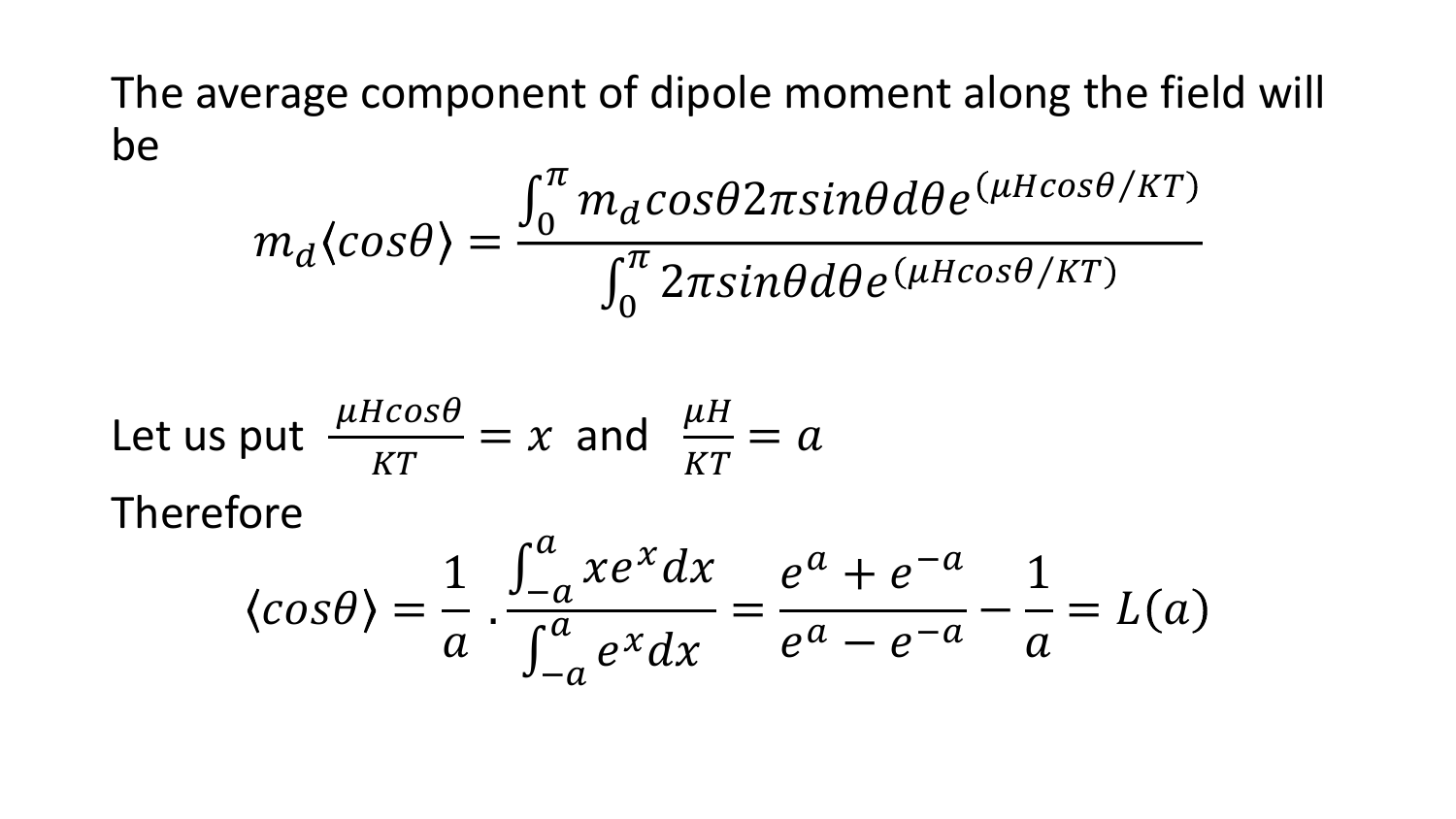Where  $L(a)$  is called  $Langevin Function$ . As shown in  $Fig 3$ ,  $L(a)$  is plotted against a. One can conclude from the figure that for the large value of a the function  $L(a)$  approaches to a saturated value . This situation corresponds to the complete alignment of the dipole along the field direction.

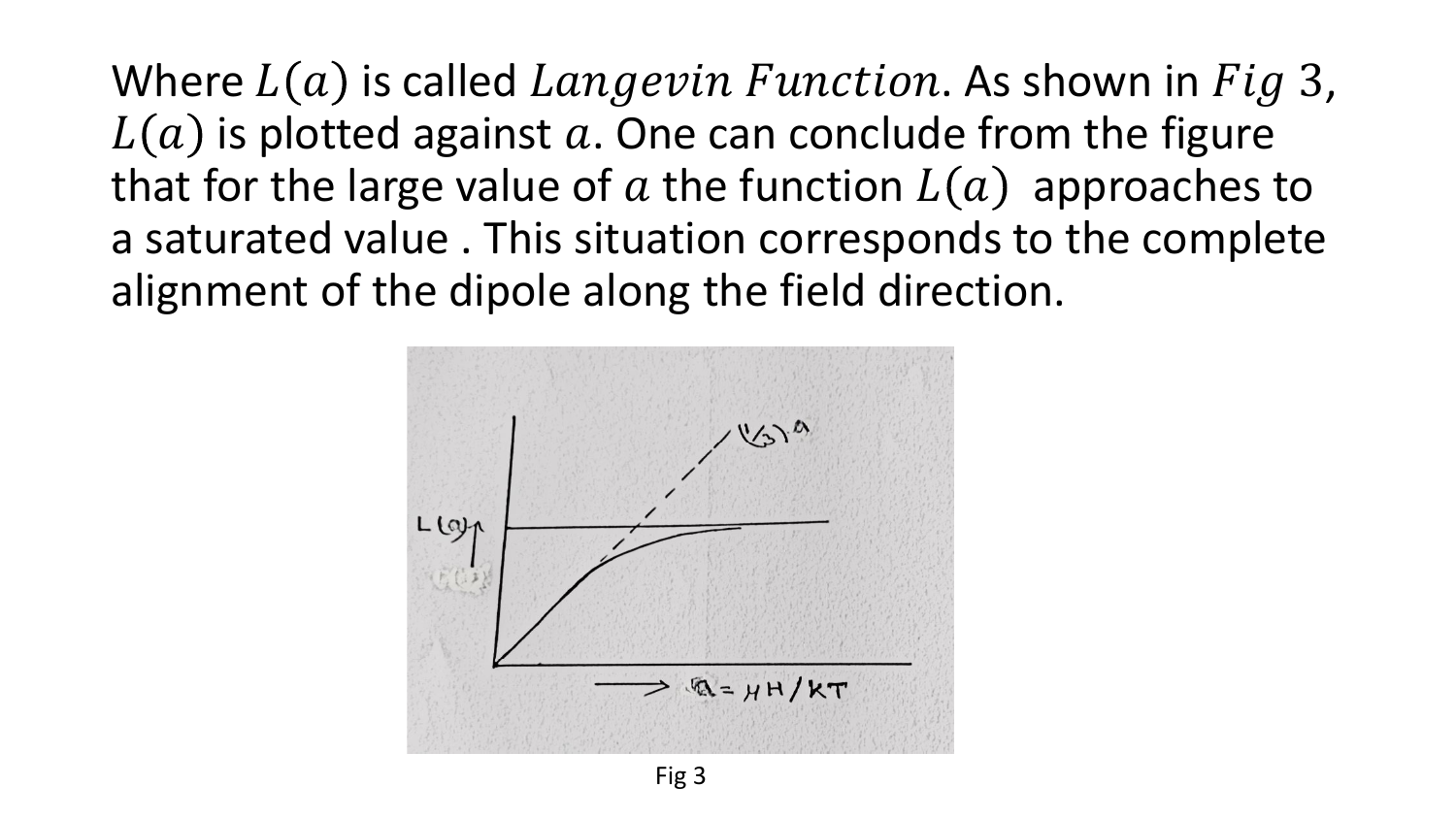When the intensity of the field and the temperature are not too high we take the approximation

$$
a\ll 1 \ \ or \ \ \frac{\mu H}{KT}\ll 1
$$

i.e.  $\mu H \ll KT$ 

In this case 
$$
L(a) = \frac{a}{3}
$$

Therefore

$$
m_d \langle \cos \theta \rangle = \frac{m_d^2}{3KT} H
$$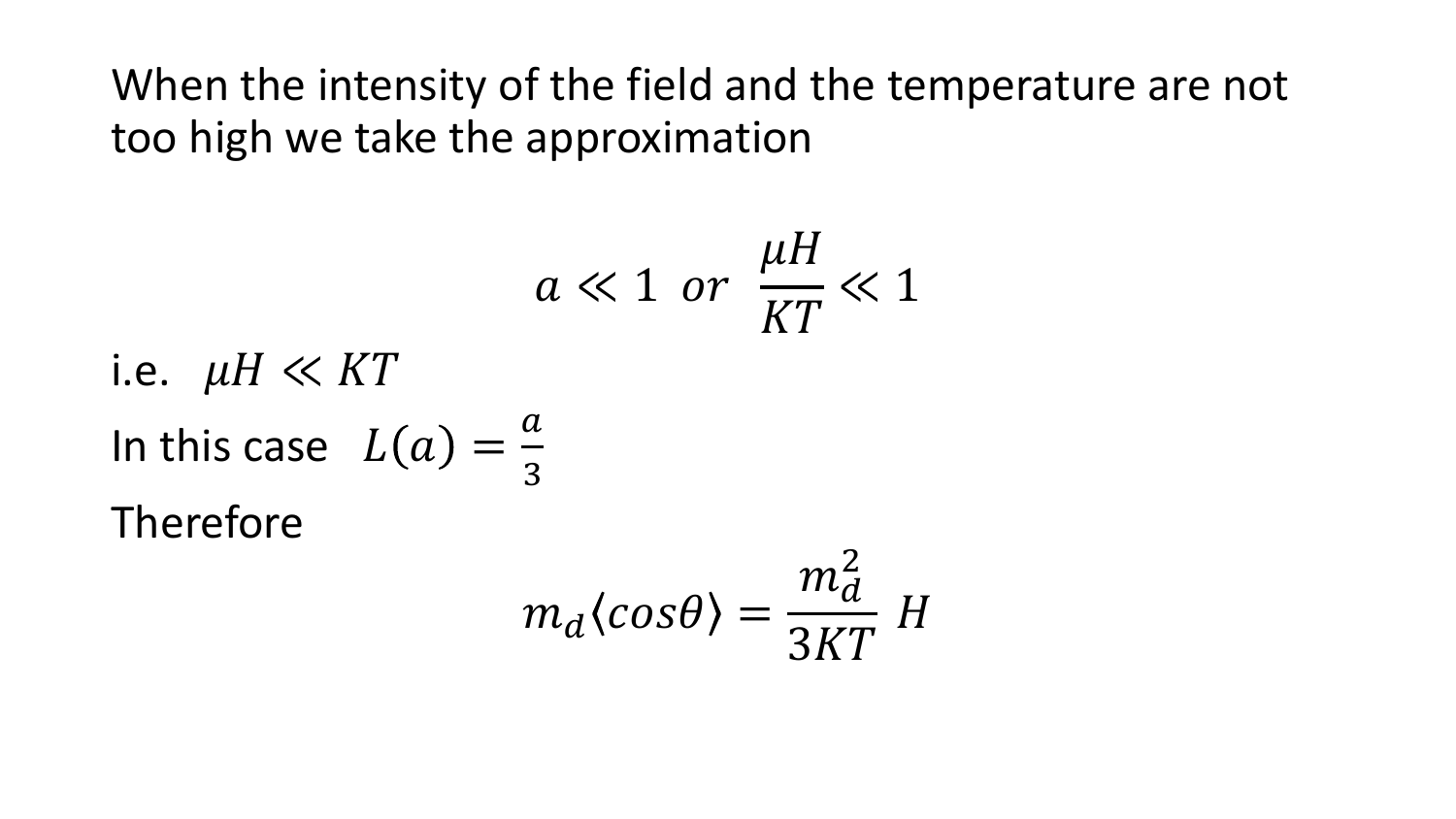#### Since the medium contains  $N$  dipole per unit volume we have

$$
M = N \frac{m_d^2 H}{3KT}
$$

$$
\frac{M}{H} = \chi = \frac{N m_d^2}{3KT}
$$

The susceptibility of paramagnetic substance depends on temperature. At room temperature this expression is satisfied except for a very low temperature. From this expression we can say that

$$
\chi = \frac{Constant}{T}
$$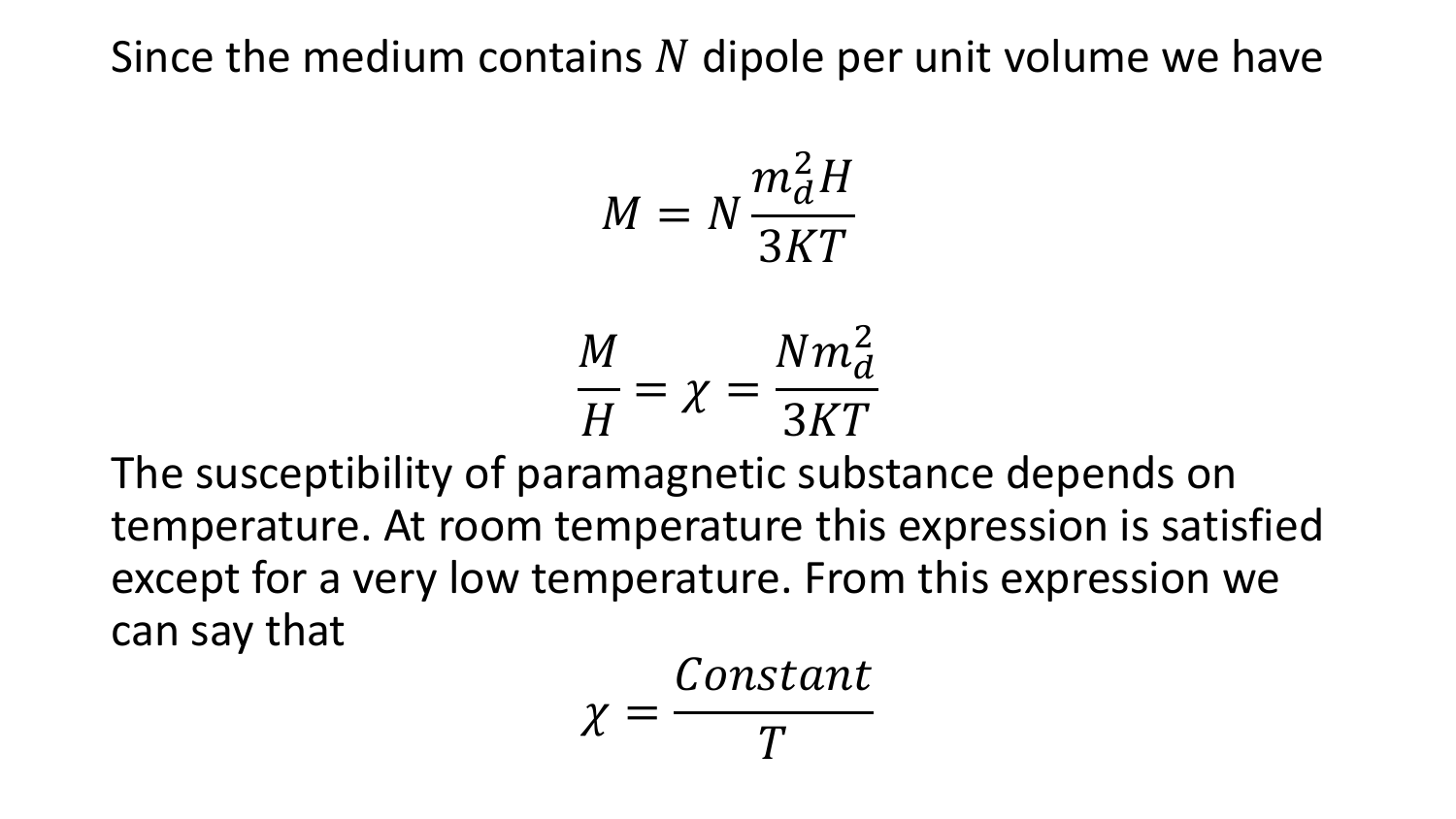### **Paramagnetic Susceptibility (Quantum Theory) :**

Consider a medium having  $N$  atoms per unit volume subjected to an external field of intensity  $H$ . According to quantum theory the paramagnetic moment of an atom is restricted to a finite set of orientation. Suppose the total angular momentum quantum number of each atom is  $J$ . Corresponding possible components of the magnetic moment will be  $M_{I}g\mu_{B}$ , where  $M_J$  is the magnetic quantum number and  $\mu_B$  is the *Bohr magnetron.* Hence the potential energy of a dipole along the applied field H will be  $-M_I g\mu_B H$ . Therefore the magnetization is

$$
M = N \frac{\sum_{-J}^{+J} g \mu_B exp\left(\frac{M_J g \mu_B H}{KT}\right)}{\sum_{-J}^{J} exp\left(\frac{M_J g \mu_B H}{KT}\right)}
$$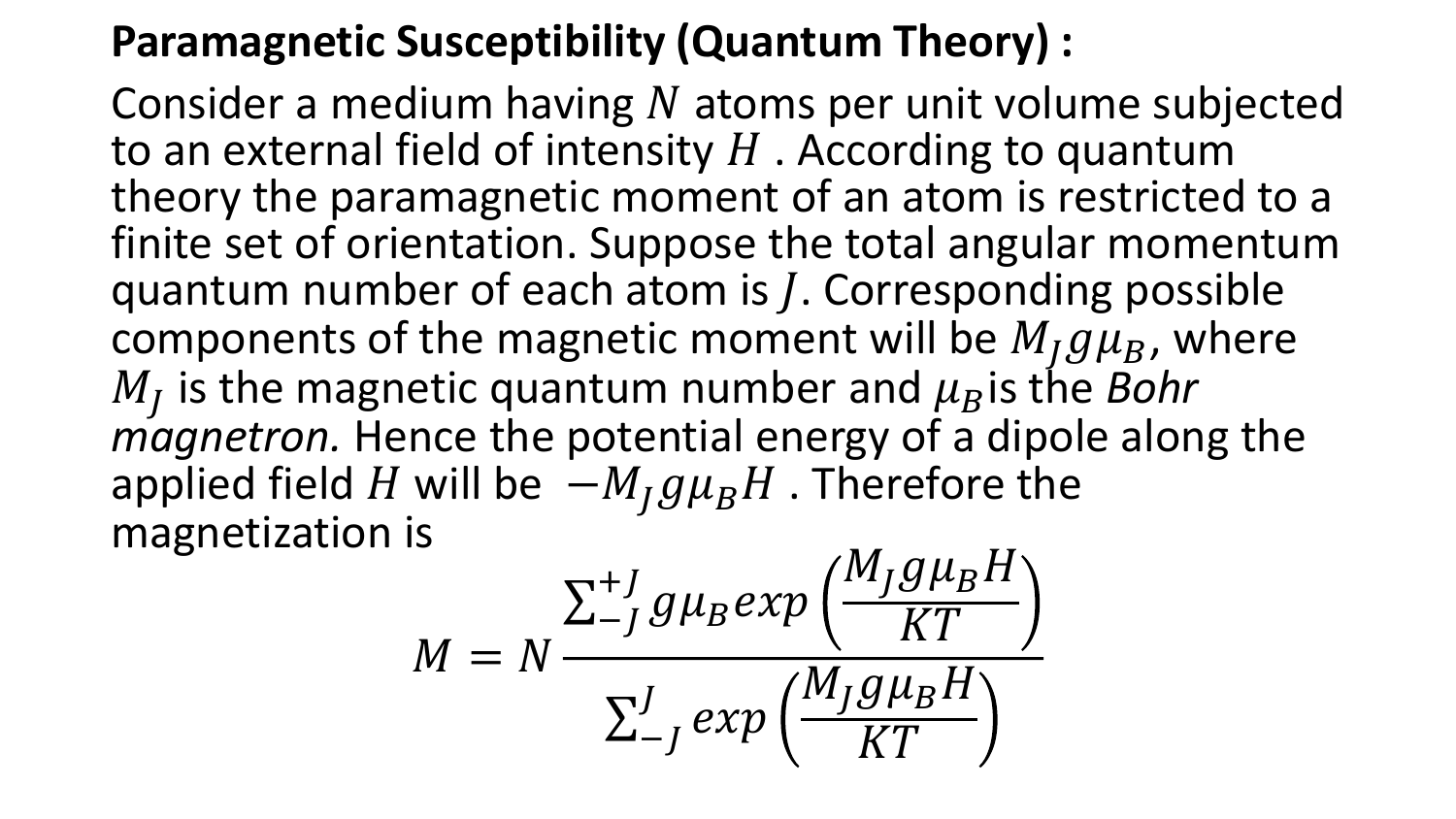Where  $M_l$  have values  $+J$ ,  $(J + 1)$ , … …  $-(J - 1)$ ,  $-J$ The above expression is obtained from Maxwell-Boltzmann Statistics.

## **Condition A:**

Now suppose  $M_J g\mu_B H$  $KT$  $\ll 1$ , under this condition the exponential term of the above expression reduces to  $(M_I g \mu_B H / KT).$ Again  $\sum M_{I}g\mu_{B}=0$ , because

$$
\sum_{-J}^{J} M_J = J + (J + 1) + \dots - (J - 1) - J = 0
$$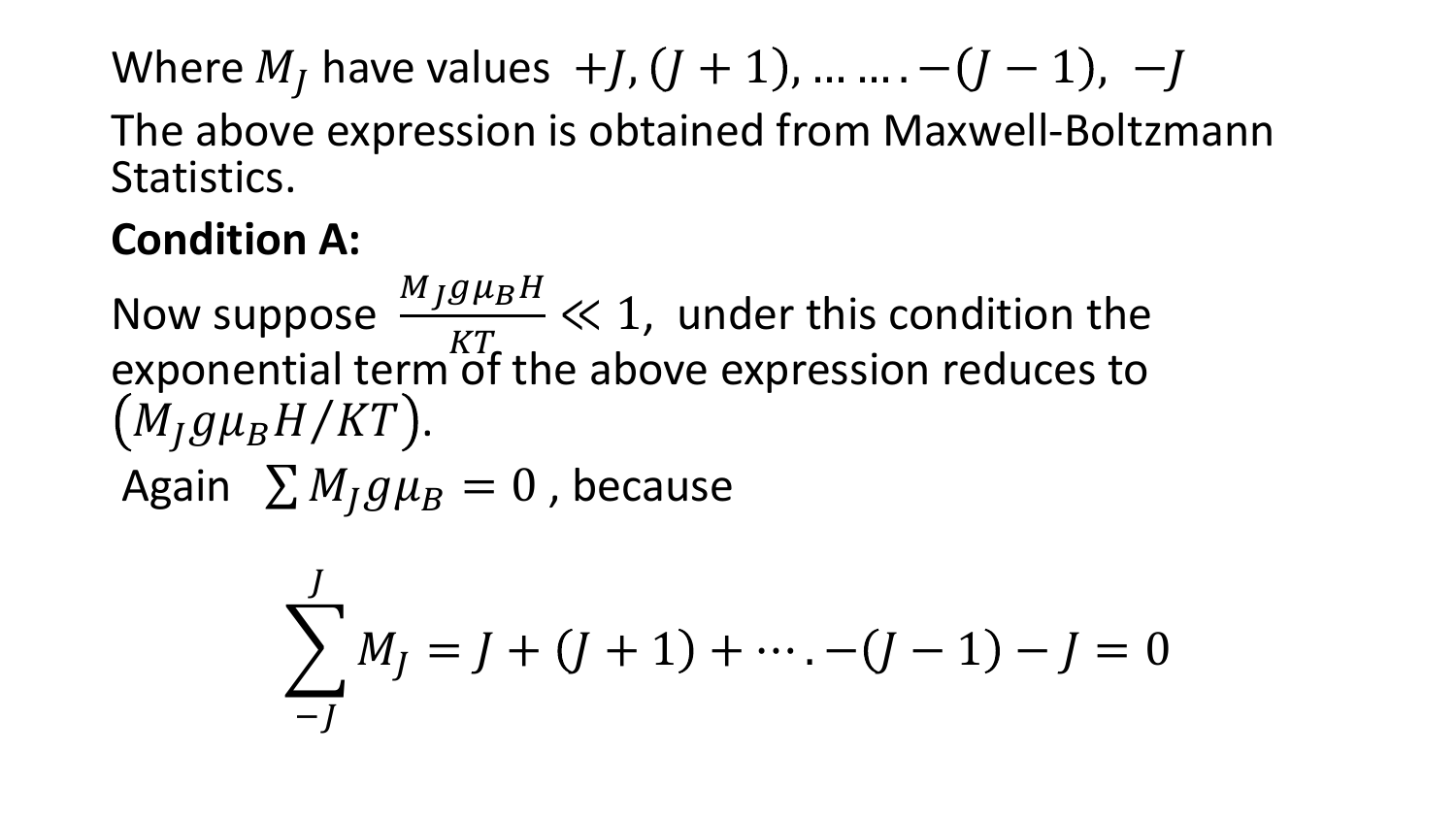And  
\n
$$
\sum_{-J}^{+J} M_J^2 = J^2 + (J+1)^2 + \dots + (- (J-1))^2 + (-J)^2
$$
\n
$$
\sum_{-J}^{+J} M_J^2 = \frac{2J(J+1)(2J+1)}{6}
$$

Therefore we can write

$$
M = \frac{Ng^2\mu_B^2 J (J + 1) (2J + 1)}{3KT(2J + 1)} H
$$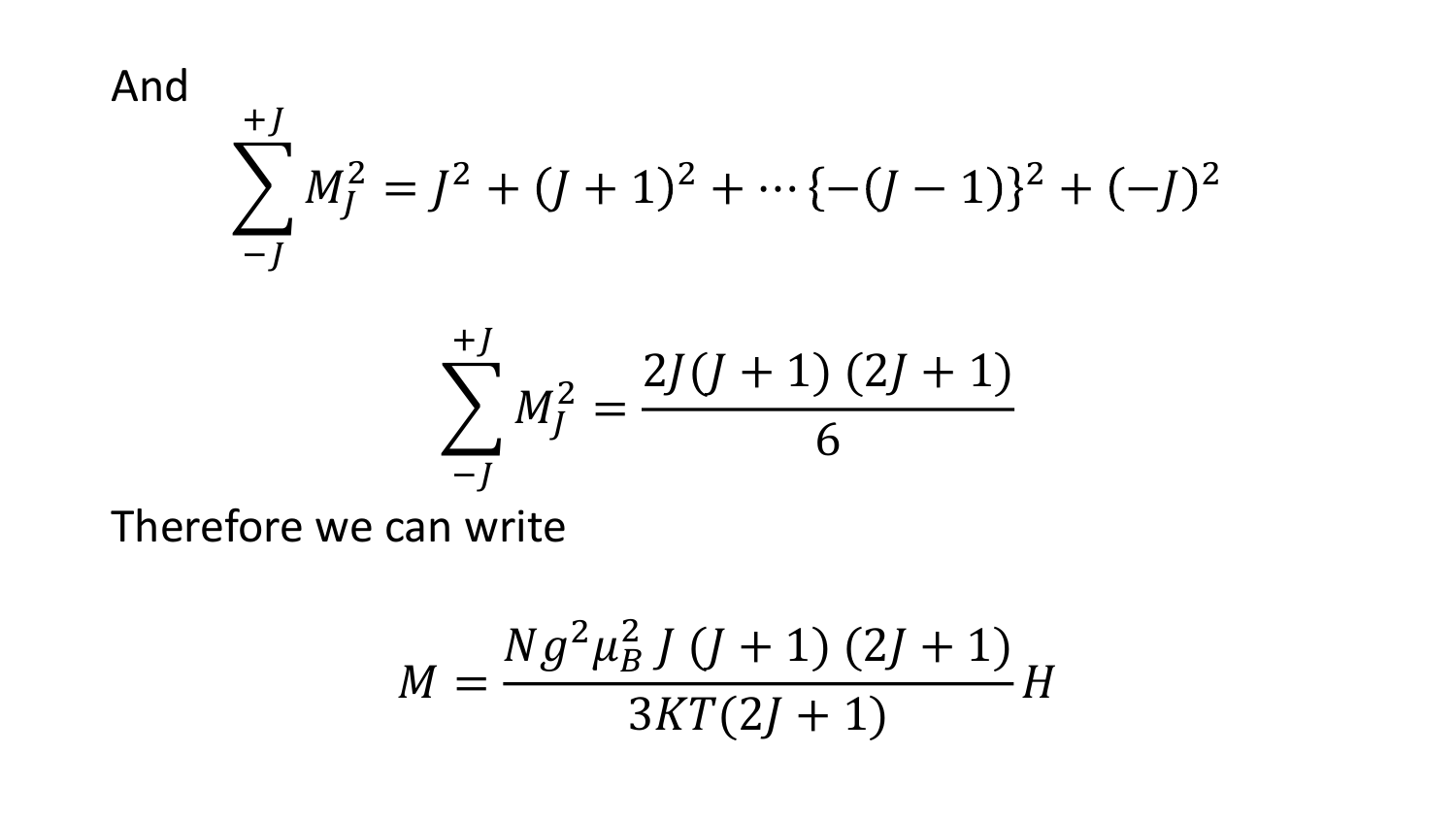$$
M = \frac{NJ(J+1)g^2\mu_B^2}{3KT}H
$$

The total magnetic moment  $\mu_j$  corresponding to the total angular momentum quantum number  $J$  will be

$$
\mu_J = g \sqrt{J(J+1)} \mu_B
$$

$$
\mu_J^2 = J(J+1)g^2 \mu_J^2
$$

$$
M = \frac{N\mu_J^2 H}{3KT}
$$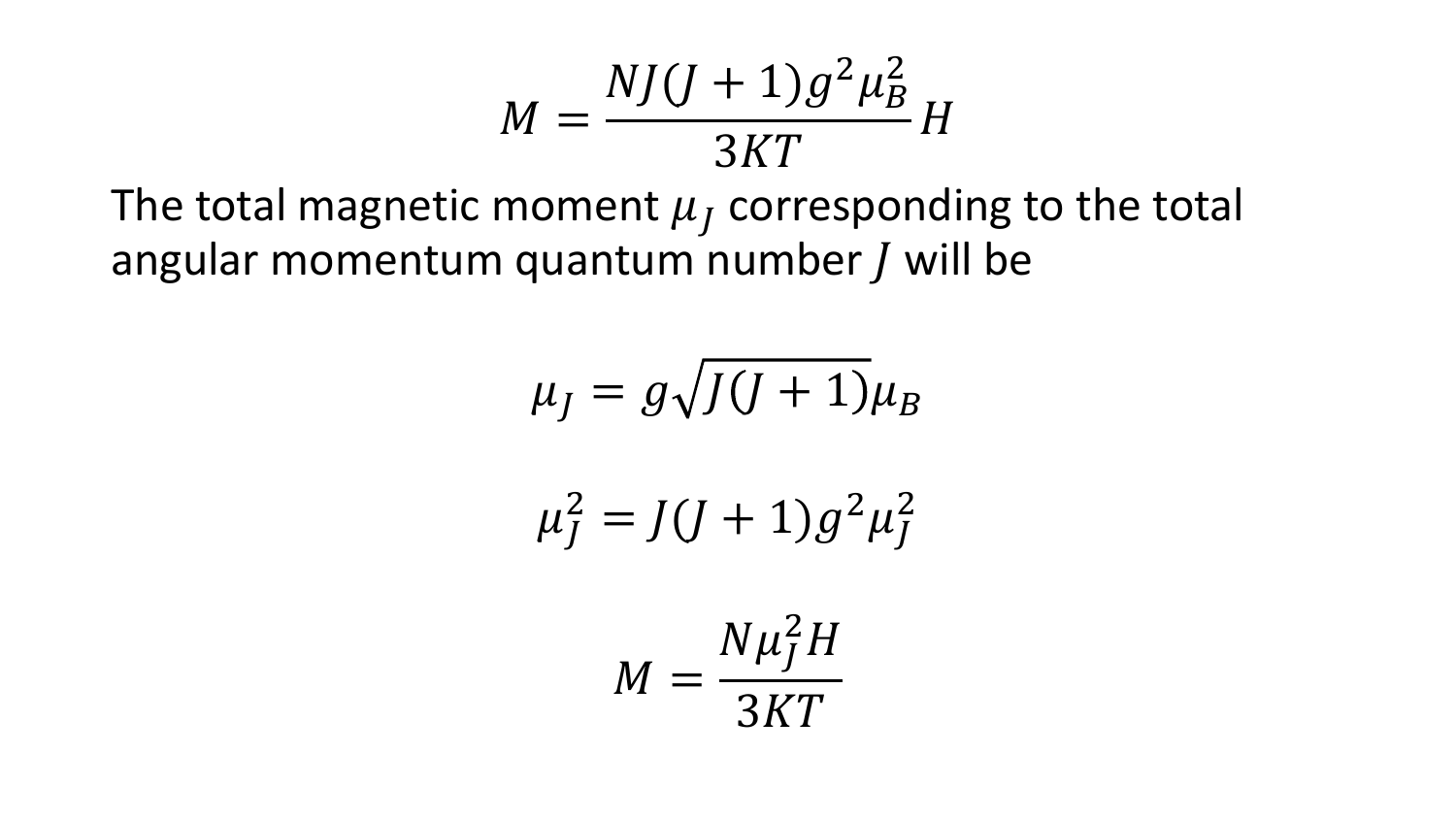Therefore susceptibility

$$
\chi = \frac{M}{H} = N \frac{\mu_J^2}{3KT}
$$

At low temperature and strong magnetic field the condition A is not valid. After simplification ones gets the following expression for magnetization is

$$
M = NgJ\mu_B B_J(x)
$$
  
Where  $B_J(x)$  is the Brillouin function and  $x = \frac{gJ\mu_B H}{KT}$ .  
Physically one gets saturation at low temperature.